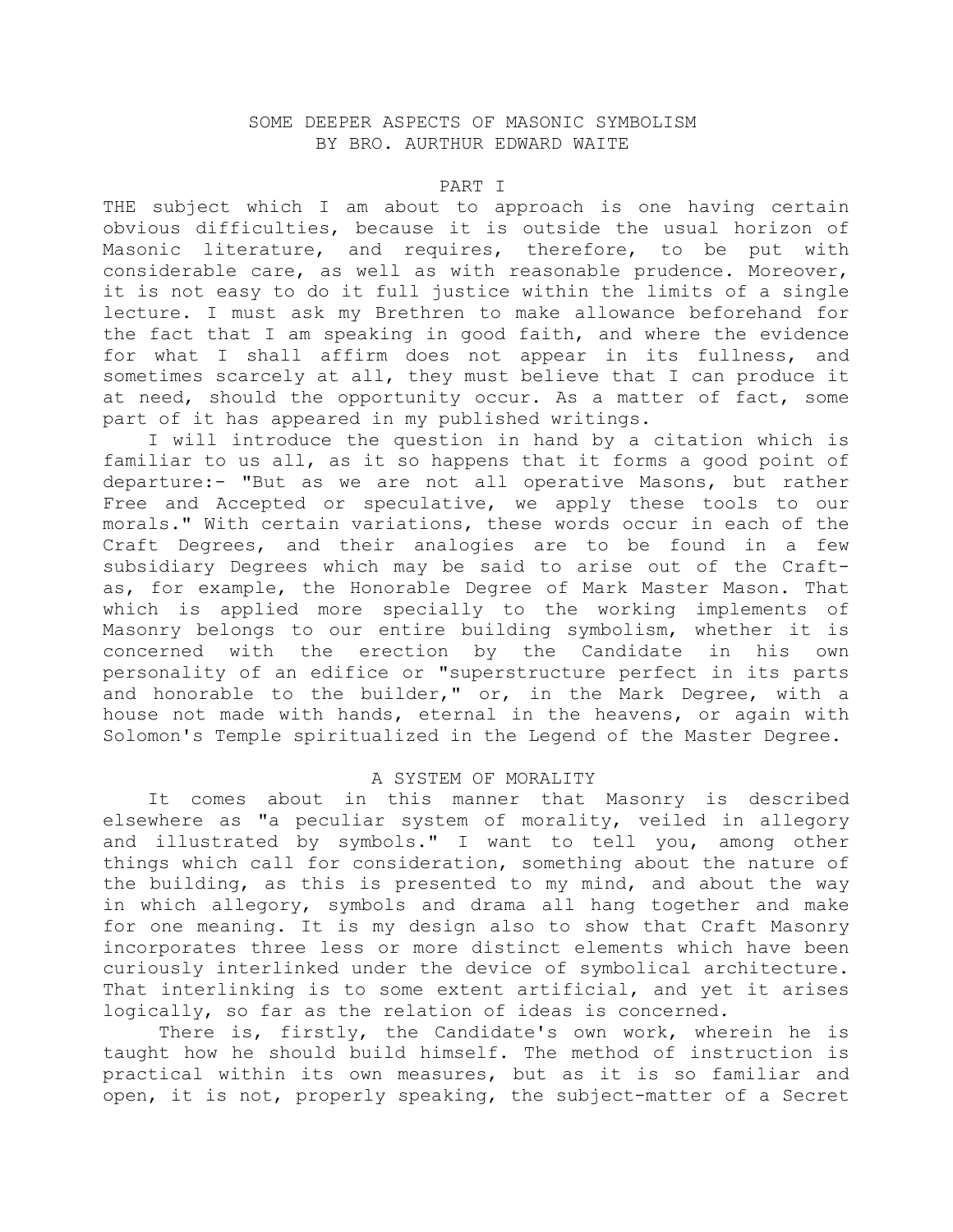Order. There is, secondly, a building myth, and the manner in which it is put forward involves the Candidate taking part in a dramatic scene, wherein he represents the master-builder of Masonry. There is, thirdly, a Masonic quest, connected with the notion of a Secret Word communicated as an essential part of the Master-Degree in building. This is perhaps the most important and strangest of the three elements; but the quest after the Word is not finished in the Third Degree.

#### THE FIRST DEGREE

 Let us look for a moment at the Degree of Entered Apprentice, and how things stand with the Candidate when he first comes within the precincts of the Lodge. He comes as one who is "worthy and well recommended," as if he contained within himself certain elements or materials which are adaptable to a specific purpose. He is described by his conductor as a person who is "properly prepared." The fitness implied by the recommendation has reference to something which is within him, but not of necessity obvious or visible on his surface personality. It is not that he is merely a deserving member of society at large. He is this, of course, by the fact that he is admitted; but he is very much more, because Masonry has an object in view respecting his personalitysomething that can be accomplished in him as a result of his fellowship in the Brotherhood, and by himself. As a matter of truth, it is by both. The "prepared" state is, however, only external, and all of us know in what precisely it consists.

 Now the manner of his preparation for entrance into the Lodge typifies a state which is peculiar to his inward position as a person who has not been initiated. There are other particulars into which I need not enter, but it should be remarked that in respect of his preparation he learns only the meaning of the state of darkness, namely, that he has not yet received the light communicated in Masonry. The significance of those hindrances which place him at a disadvantage, impede his movements, and render him in fact helpless, is much deeper than this. They constitute together an image of coming out from some old condition by being unclothed therefrom- partially at least- and thereafter of entering into a condition that is new and different, in which another kind of light is communicated, and another vesture is to be assumed, and, ultimately, another life entered.

#### THE MEANING OF INITIATION

 In the first Degree the Candidate's eyes are opened into the representation of a new world, for you must know, of course, that the Lodge itself is a symbol of the world, extending to the four corners, having the height of heaven above and the great depth beneath. The Candidate may think naturally that light has been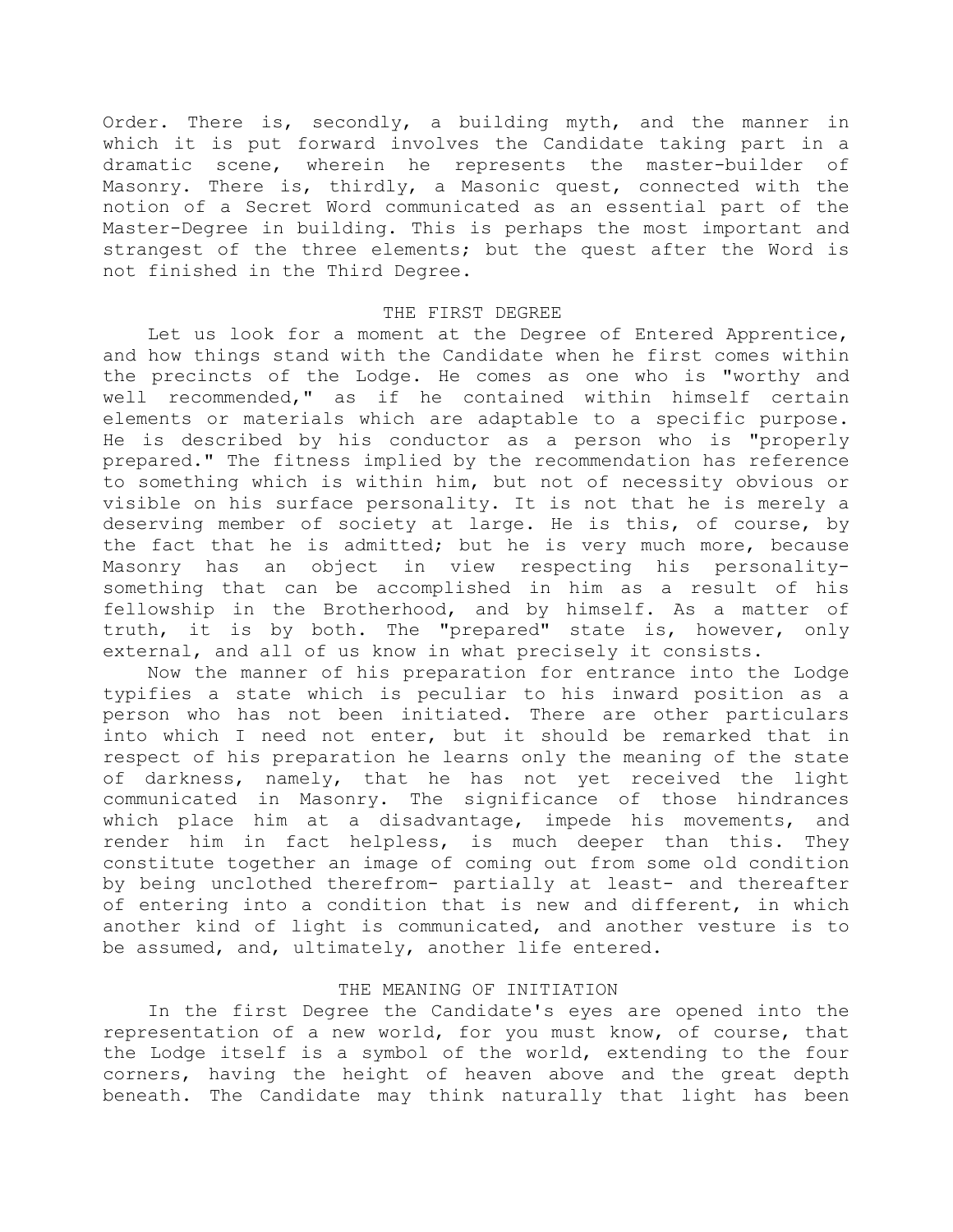taken away from him for the purpose of his initiation, has been thereafter restored automatically, when he has gone through a part of the ceremony, and that hence he is only returned to his previous position. Not so. In reality, the light is restored to him in another place; he has put aside old things, has come into things that are new; and he will never pass out of the Lodge as quite the same man that he entered. There is a very true sense in which the particulars of his initiation are in analogy with the process of birth into the physical world. The imputed darkness of his previous existence, amidst the life of the uninitiated world, and the yoke which is placed about him is unquestionably in correspondence with the umbilical cord. You will remember the point at which he is released therefrom- in our English ritual, I mean. I do not wish to press this view, because it belongs of right, in the main, to another region of symbolism, and the procedure in the later Degrees confuses an issue which might be called clear otherwise in the Degree of Entered Apprentice. It is preferable to say that a new light- being that of Masonryilluminates the world of the Lodge in the midst of which the Candidate is placed; he is penetrated by a fresh experience; and he sees things as they have never been presented to him before. When he retires subsequently for a period, this is like his restoration to light; in the literal sense he resumes that which he set aside, as he is restored to the old light; but in the symbolism it is another environment, a new body of motive, experience, and sphere of duty attached thereto. He assumes a new vocation in the world.

The question of certain things of a metallic kind, the absence of which plays an important part, is a little difficult from any point of view, though several, explanations have been given. The better way toward their understanding is to put aside what is conventional and arbitrary- as, for example, the poverty of spirit and, the denuded state of those who have not yet been enriched by the secret knowledge of the Royal and Holy Art. It goes deeper than this and represents the ordinary status of the world, when separated from any higher motive- the world-spirit, the extrinsic titles of recognition, the material standards. The Candidate is now to learn that there is another standard of values, and when he comes again into possession of the old tokens, he is to realize that their most important use is in the cause of others. You know under what striking circumstances this point is brought home to him.

### ENTERED, PASSED, RAISED

 The Candidate is, however, subjected to like personal experience in each of the Craft Degrees, and it calls to be understood thus. In the Entered Apprentice Degree it is because of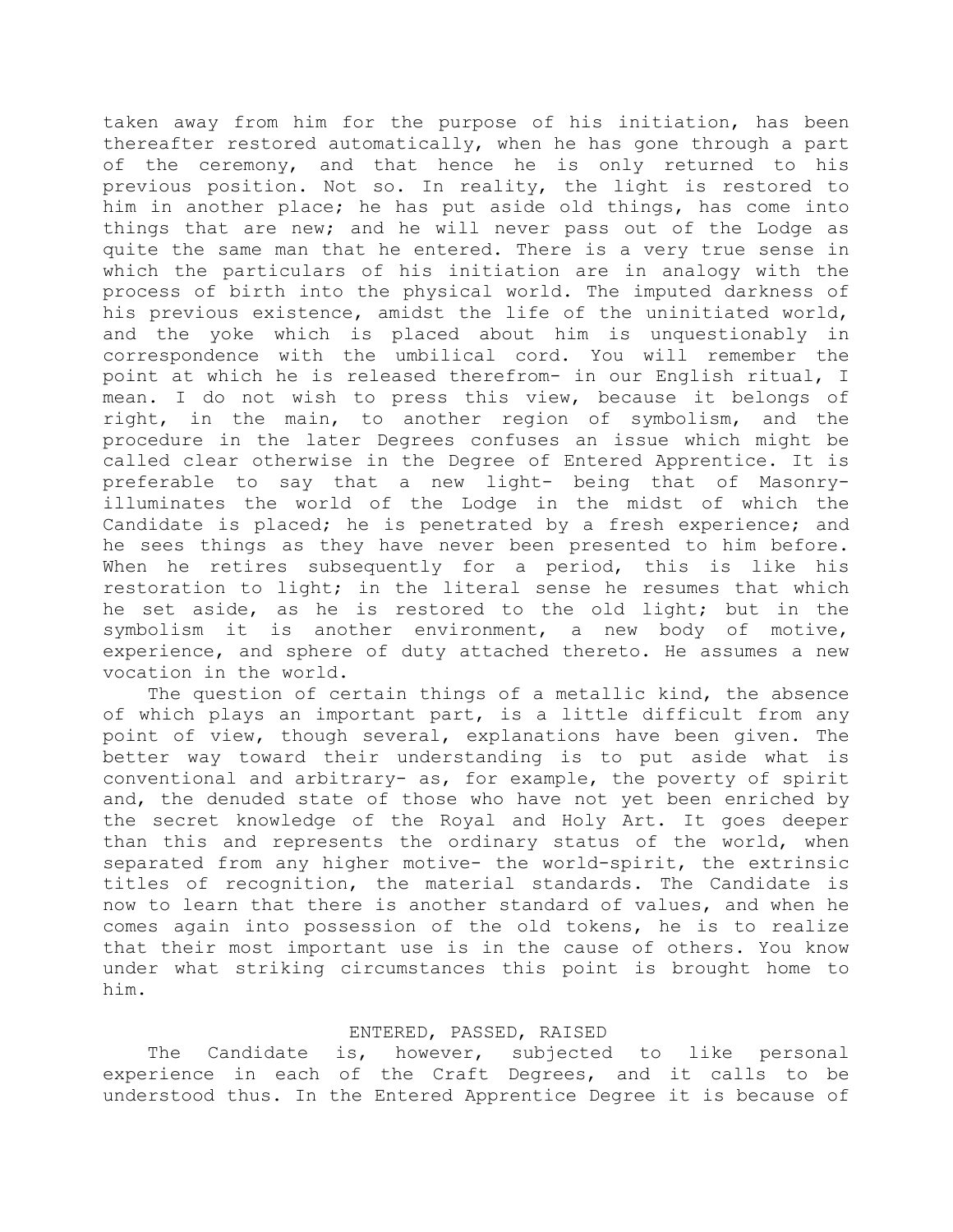a new life which he is to lead henceforth. In the Fellowcraft, it is as if the mind were to be renewed, for the prosecution of research into the hidden mysteries of nature, science, and art. But in the sublime Degree of Master Mason it is in order that he may enter fully into the mystery of death and of that which follows thereafter, being the great mystery of the Raising. The three technical and official words corresponding to the successive experiences are Entered, Passed, and Raised, their Craftequivalents being Apprentice, Craftsman and Master- or he who has undertaken to acquire the symbolical and spiritualized art of building the house of another life; he who has passed therein to a certain point of proficiency, and in fine, he who has attained the whole mystery. If I may use for a moment the imagery of Francis Bacon, Lord Verulam, he has learned how to effectuate in his own personality "a new birth in time," to wear a new body of desire, intention and purpose; he has fitted to that body a new mind, and other objects of research. In fine, he has been taught how to lay it aside, and yet again he has been taught how to take it up after a different manner, in the midst of a very strange symbolism.

#### IMPERFECT SYMBOLISM

 Now, it may be observed that in delineating these intimations of our symbolism, I seem already to have departed from the mystery of building with which I opened the conference; but I have, been actually considering various sidelights thereon. It may be understood, further, that I am not claiming to deal with a symbolism that is perfect in all its pats, however honorable it may be otherwise to the builder. In the course of such researches as I have been enabled to make into the Instituted Mysteries of different ages and countries, I have never met with one which was in entire harmony with itself. We must be content with what we have, just as it is necessary to tolerate the peculiar conventions of language under which the Craft Degrees have passed into expression, artificial and sometimes commonplace as they are. Will you observe once again at this stage how it is only in the first Degree that the Candidate is instructed to build upon his own part a superstructure which is somehow himself? This symbolism is lost completely in the ceremony of the Fellowcraft Degree, which, roughly speaking, is something of a Degree of Life; the symbols being more especially those of conduct and purpose, while in the Third Degree, they speak of direct relations between man and his Creator, giving intimation of judgment to come.

### THE THIRD DEGREE

 I have said, and you know, that the Master Degree is one of death and resurrection of a certain kind, and among its remarkable characteristics there is a return to building symbolism, but this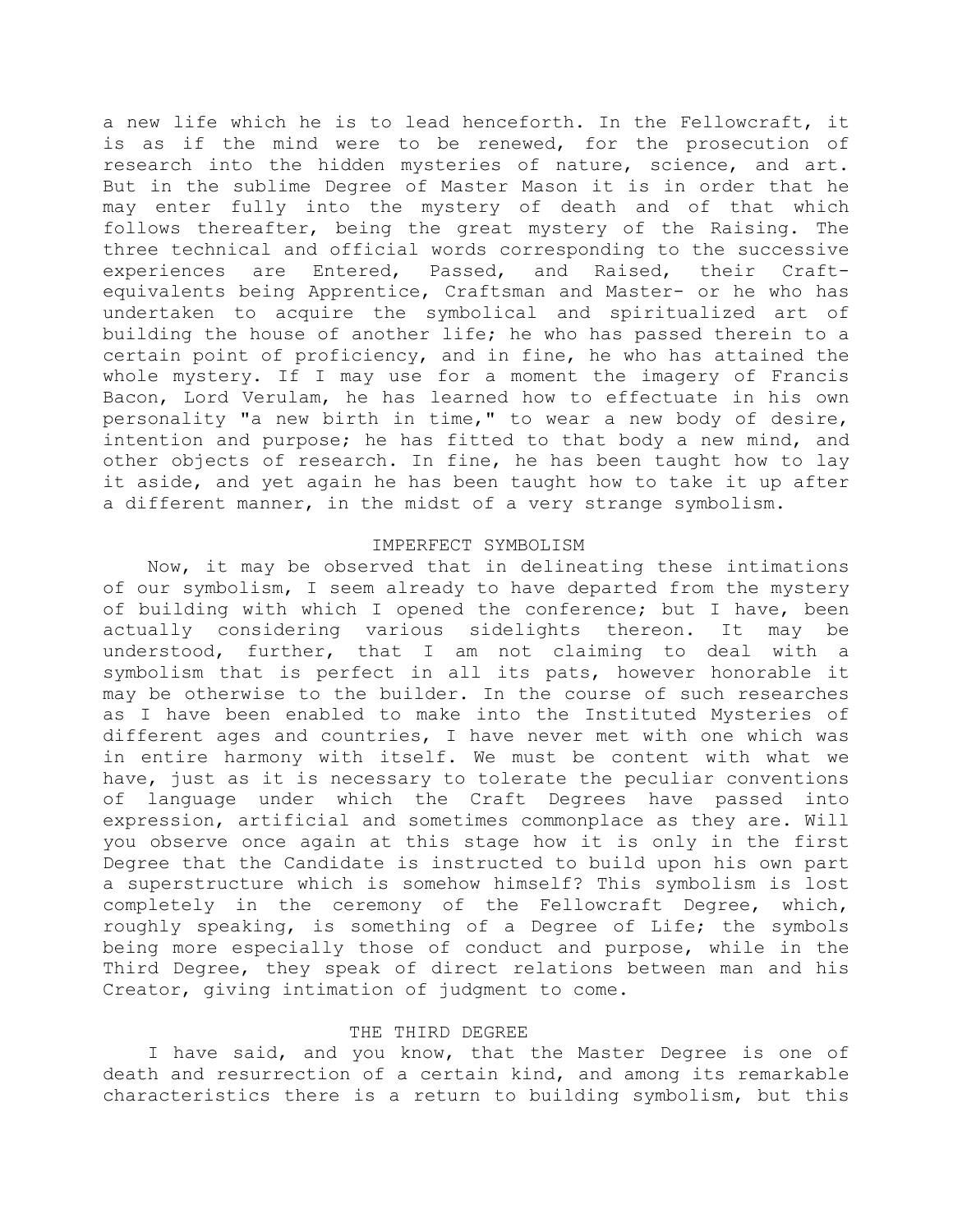time in the form of a legend. It is no longer an erection of the Candidate's own house- house of the body, house of the mind, and house of the moral law. We are taken to the Temple of Solomon and are told how the Master-Builder suffered martyrdom rather than betray the mysteries which had been placed in his keeping. Manifestly, the lesson which is drawn in the Degree is a veil of something much deeper, and about which there is no real intimation. It is assuredly an instruction for the Candidates that they must keep the secrets of the Masonic Order secretly, but such a covenant has reference only to the official and external side. The bare recitation of the legend would have been sufficient to enforce this; but observe that the Candidate assumes the part of the Master-Builder and suffers within or in him- as a testimony of personal faith and honor in respect to his engagements. But thereafter he rises, and it is this which gives a peculiar characteristic to the descriptive title of the Degree. It is one of raising and of reunion with companions- almost as if he had been released from earthly life and had entered into the true Land of the Living. The keynote is therefore not one of dying but one of resurrection; and yet it is not said in the legend that the Master rose. The point seems to me one of considerable importance, and yet I know not of a single place in our literature wherein it has received consideration. I will leave it, however, for the moment, but with the intention of returning to it.

### PART II

THERE are two ways in which the Master Degree may be thought to lapse from perfection in respect of its symbolism, and I have not taken out a license to represent it as of absolute order in these or in any respects. This has been practically intimated already. Perhaps it is by the necessity of things that it has recourse always to the lesser meaning, for it is this which is more readily understood. On the other hand, much must be credited to its subtlety, here and there, in the best sense of the term. There is something to be said for an allegory which he who runs may read, at least up to a certain point. But those who made the legend and the ritual could not have been unaware of that which the deeper side shows forth; they have left us also the Opening and Closing as of the great of all greatness- so it seems to me, my Brethrenin things of ceremony and ritual. Both are devoid of explanation, and it is for us to understand them as we can.

 For myself it is obvious that something distinct from the express motives of Masonry has come to us in this idea of Raising. The Instituted Mysteries of all ages and countries were concerned in the figuration, by means of ritual and symbolism, of New Birth, a new life, a mystic death and resurrection, as so many successive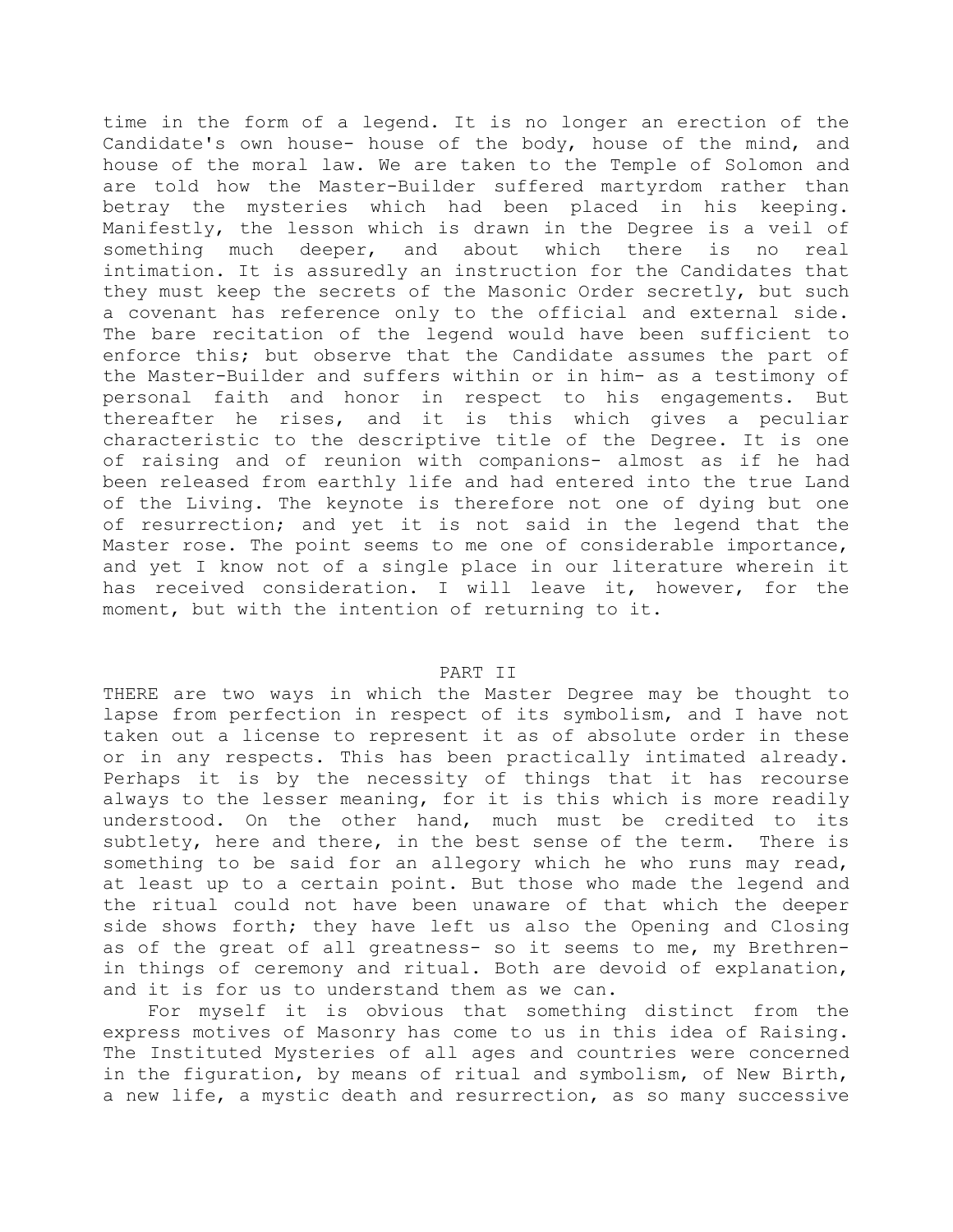experiences through which the Candidate passed on the way of his inward progress from earthly to spiritual life, or from darkness to light. The Ritual or Book of the Dead is a case in point. It has been for a long period regarded by scholarship as intimating the after- death experiences or adventures of the soul in the halls of judgment, and so forth; but there are traces already of the genesis of a new view, chiefly in the writing of Mr. W. Flinders Petrie, according to which some parts at least of this great text are really a rite of initiation and advancement, through which Candidates pass in this life.

# THE BOOK OF THE DEAD

 If I am putting this rather strongly as regards one important authority, it is at least true to say that he appears to discern the mystical side of the old Egyptian texts, while there are others, less illustrious than he, who have gone much further in this direction. It is very difficult for one like myself, although unversed in Egyptology, to study such a work as "Osiris and the Egyptian Resurrection," by E. Wallis Budge, without feeling very strongly that there is much to be said for this view, or without hoping that it will be carried further by those who are properly warranted.

 So far as it is possible to speak of the Kabiric Mysteries, there was in those an episode of symbolical death, because Kasmillos, a technical name ascribed to the Candidate, was represented as slain by the gods. Some of the rites which prevailed within and around Greece in ancient times are concerned with the idea of a regeneration or new birth. The Mysteries of Bacchus depicted the death of this god and his restoration to light as Rhea. Osiris died and rose, and so also did Adonis. He was first lamented as dead and then his revivification was celebrated with great joy. There is no need, however, to multiply the recurrence of these events in the old Mysteries nor to restrict ourselves within their limits, for all religions have testified to the necessity of regeneration and have administered it's imputed processes. That which is most important- from my point of view- is the testimony belonging to Christian times and the secret tradition therein.

#### THE CHRISTIAN MYSTERIES

 Of course, to speak of this it is necessary to trend on subjects which at the present are excluded, and very properly so, from discussion in a Craft Lodge, when they are presented from a religious and doctrinal angle. I shall not treat them from that standpoint, but rather as a sequence of symbolism in the form of dramatic mystery, alluding slightly, and from a philosophical point of view only, to the fact that in certain schools they are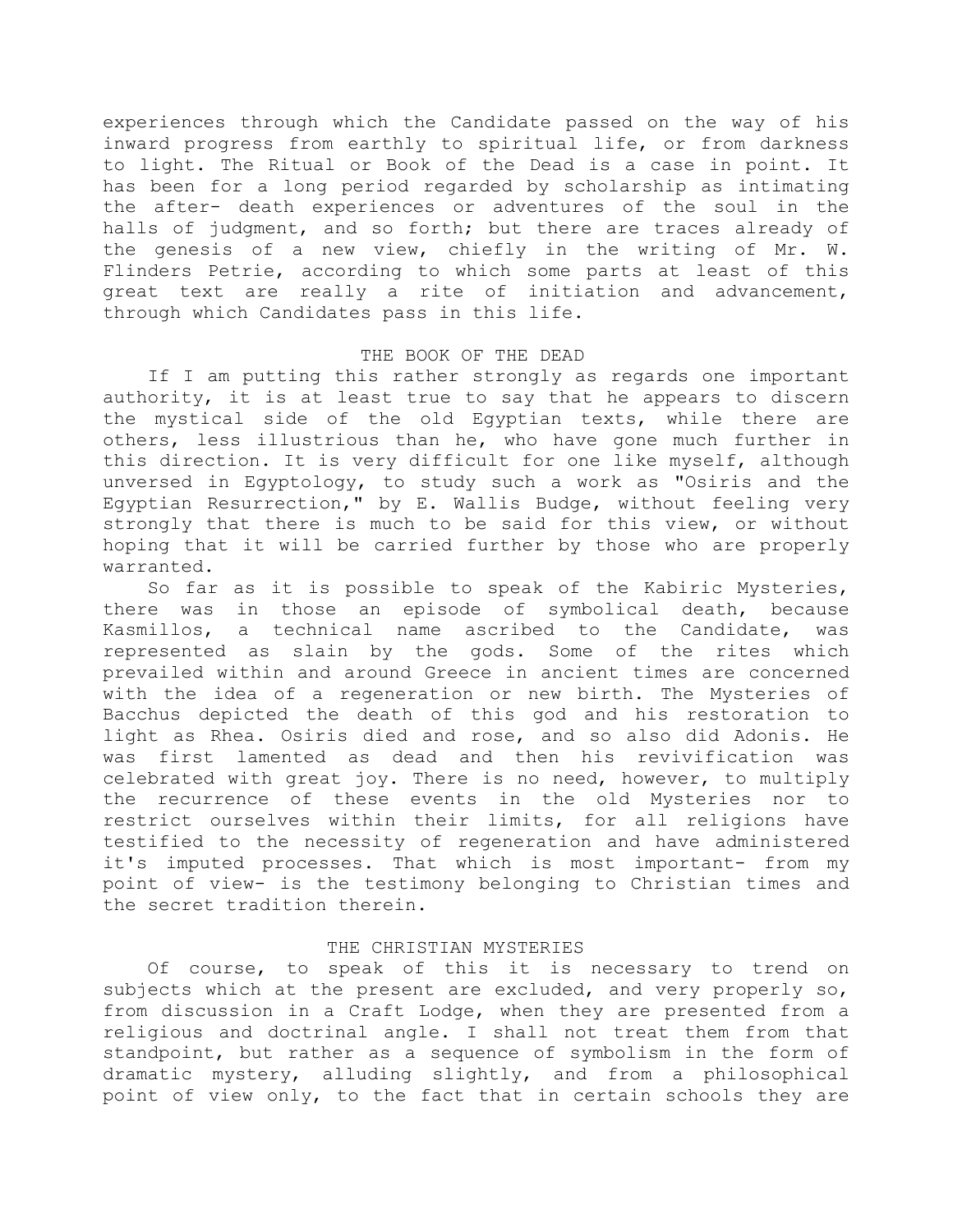regarded as delineating momentous experiences in the history and life of man's soul. That new birth which conferred upon the Eleusinian mystae the title of Regenerated Children of the Moonso that each one of them was henceforth symbolically a Son of the Queen of Heaven- born as a man originally and reborn in a divine manner- has its correspondence on a much higher plane of symbolism with the Divine Birth in Bethlehem, according to which a child was "born" and a son "given," who, in hypothesis at least, was the Son of God, but Son also of Mary- one of whose titles, according to Latin theology, is Queen of Heaven.

 The hidden life in Egypt and Nazareth corresponds to the life of seclusion led by the mystae during their period of probation between the Lesser and Greater Mysteries. The three years of ministry are in analogy with the Temple-functions of the mystagogues. But lastly, in Egypt and elsewhere, there was the mystic experience of the Pastos, in which the initiate died symbolically; as Jesus died upon the Cross. The Christian "Symbolum" says:- Descendit ad inferos: that is, "He descended into hell"; and in the entranced condition of the Pastos, the soul of the Postulant was held or was caused to wander in certain spiritual realms. But in fine, it is said of Christ:- Tertia die resurrexit; "the third day he rose again from the dead." So also the Adept of the Greater Mysteries rose from the Pastos in the imputed glory of an inward illumination.

### THE MYSTICAL FACT

 There was a period not so long ago when these analogies were recognized and applied to place a fabulous construction upon the central doctrines of Christian religion, just as there was a period when the solar mythology was adapted in the same direction. We have no call to consider these aberrations of a partially digested learning; but they had their excuses in their period. The point on which I would insist is that in the symbolism of the old initiations, and in the pageant of the Christian mythos, there is held to be the accurate delineation of a mystical experience, the heads and sections of which correspond to the notions of mystic birth, life, death and resurrection. It is a particular formula which is illustrated frequently in the mystic literature of the western world. Long before symbolical Masonry had emerged above the horizon, several cryptic texts of alchemy, in my understanding, were bearing witness to this symbolism and to something real in experience which lay behind it. In more formal Christian mysticism, it was not until the 16th century and later that it entered into the fullest expression.

 Now, that which is formulated as mystic birth is comparable to a dawn of spiritual consciousness. It is the turning of the whole life- motive in the divine direction, so that, at a given time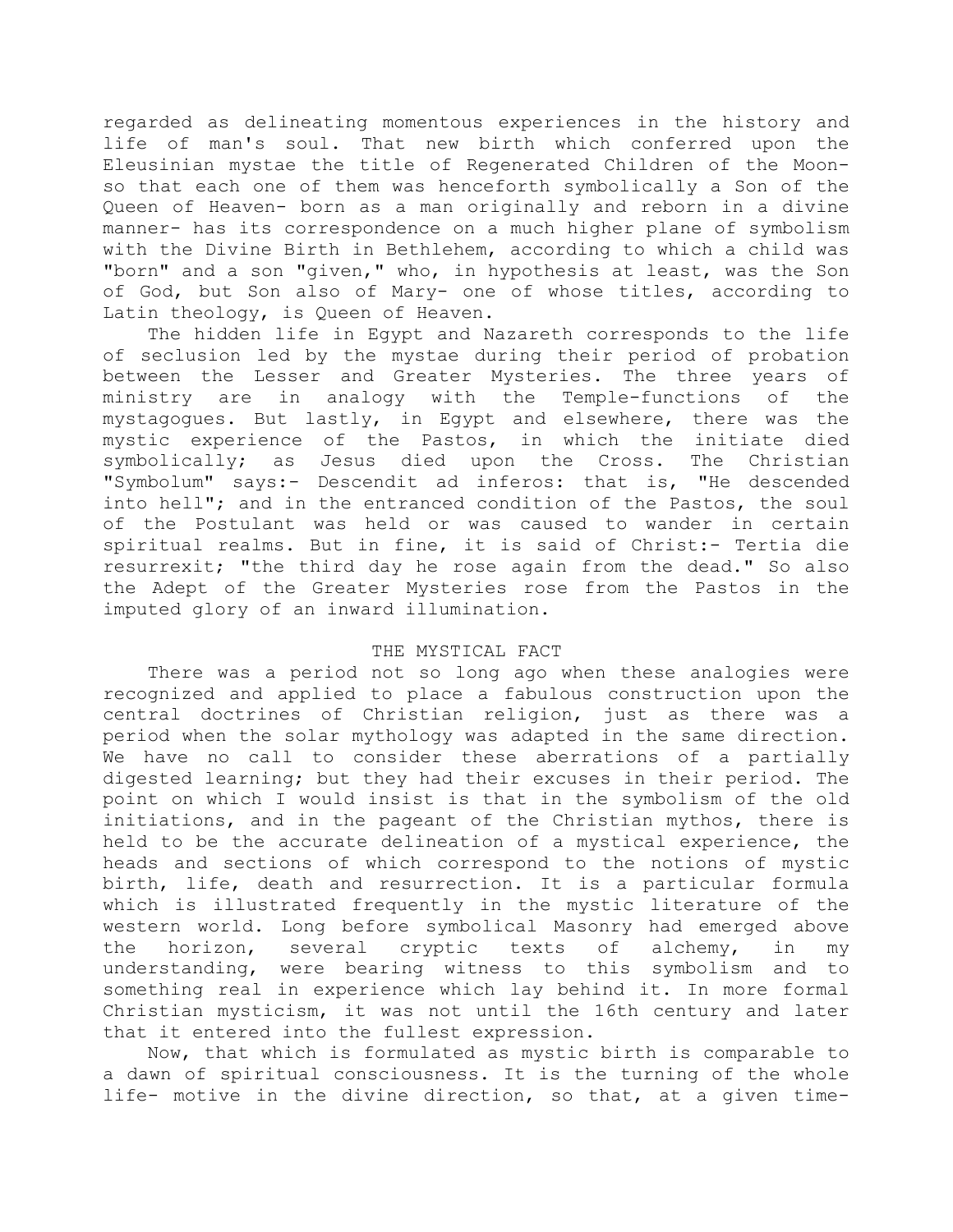which is actually the point of turning- the personality stands symbolically between the East and the North, between the greatest zone of darkness and that zone which is the source of light, looking towards the light- source and realizing that the whole nature has to be renewed therein. Mystic life is a quest of divine knowledge in a world that is within. It is the life led in this light, progressing and developing therein, as if a Brother should read the Mysteries of Nature and Science with new eyes cast upon the record, which record is everywhere, but more especially in his own mind and heart. It is the complete surrender to the working of the divine, so that an hour comes when proprium meum et tuum dies in the mystical sense, because it is hidden in God. In this state, by the testimony of many literatures, there supervenes an experience which is described in a thousand ways yet remains ineffable. It has been enshrined in the imperishable books of Plato and Plotinus. It glimmers forth at every turn and corner of the remote roads and pathways of Eastern philosophies. It is in little books of unknown authorship, treasured in monasteries and most of which have not entered into knowledge, except within recent times.

### THE PLACE OF DARKNESS

The experience is in a place of darkness, where, in other symbolism, the sun is said to shine at midnight. There is afterwards that further state, in which the soul of man returns to the normal physical estate, bringing the knowledge of another world, the quest ended for the time being at least. This is compared to resurrection, because in the aftermath of his experience the man is, as it were, a new being. I have found in most mythological legends that the period between divine death and resurrection was triadic and is spoken of roughly as three days, though there is an exception is the case of Osiris, whose dismemberment necessitated a long quest before the most important of his organs was left finally lost. The three days are usually foreshortened at both ends; the first is an evening, the second a complete day, while the third ends at sunrise. I is an allusion to the temporal brevity ascribed in all literatures to the culminating mystical experience. It is remarkable, in this connection, that during the mystic death of the Candidate in the Third Degree, the time of his interned condition is marked by three episodes, which are so many attempts to raise him, the last only being successful.

### OPERATIVE MASONRY

 Two things follow unquestionably from these considerations, so far as they have proceeded. The interest in Operative Masonry and its records, though historically it is of course important, has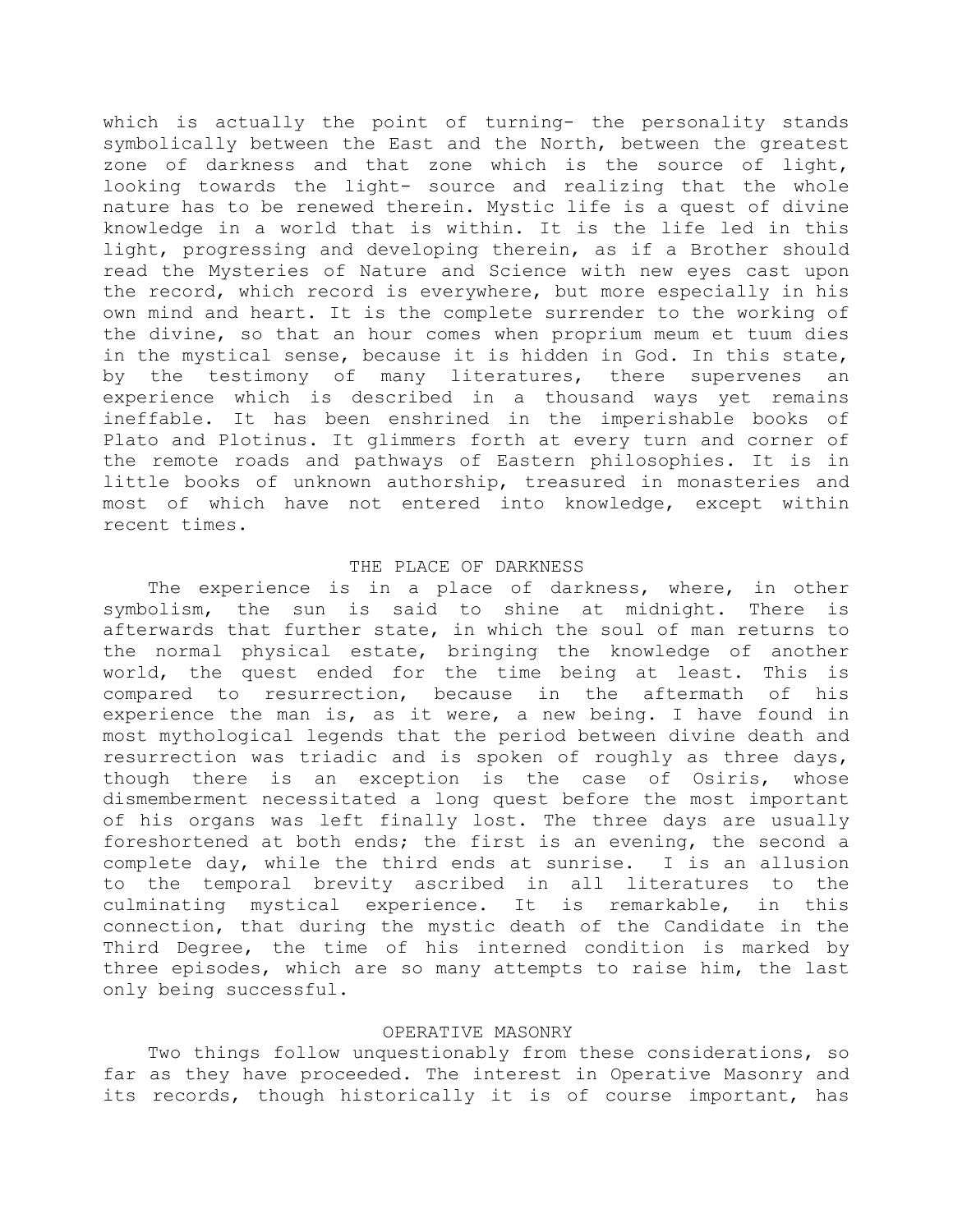proceeded from the beginning on a misconception as to the aims and symbolism of Speculative Masonry. It was and it remains natural, and it has not been without its results, but it is a confusion of the chief issues. It should be recognized henceforward that the sole connection between the two Arts and Crafts rests on the fact that the one has undertaken to uplift the other from the material plane to that of morals on the surface and of spirituality in the real intention. Many things led up thereto, and a few of them were at work unconsciously within the limits of Operative Masonry. At a period when there was a tendency to symbolize everything roughly, so that it might receive a tincture of religion- I speak of the Middle Ages- the duty of Apprentice to Master, and of Master to pupil, had analogies with relations subsisting between man and God, and they were not lost sight of in those old Operative documents. Here was a rudiment capable of indefinite extension. The placing of the Lodges and of the Craft at large under notable patronage, and the subsequent custom of admitting persons of influence, offered another and quite distinct opportunity. These facts notwithstanding, my position is that the traces of symbolism which may in a sense be inherent in Operative Masonry did not produce, by a natural development, the Speculative Art and Craft, though they helped undoubtedly to make a possible and partially prepared field for the great adventure and experiment.

#### THE OLD CHARGES

 The second point is that we must take the highest intention of symbolism in the Third Degree to some extent apart from the setting. You will know that the literary history of our ritual is rather non- existent than obscure, or if this is putting the case a little too strongly, it remains that researches have so far left the matter in a dubious position. The reason is not for our seeking, for the kind of enquiry that is involved is one of exceeding difficulty. If I say that it is my personal aspiration to undertake it one of these days, I speak of what is perhaps a distant hope. That which is needed is a complete codification of all the old copies, in what language soever, which are scattered throughout the Lodges and libraries of the whole Masonic world, together with an approximate determination of their dates by expert evidence. In my opinion, the codices now in use have their roots in the 18th century, but were edited and re-edited at an even later date.

 I have now brought before you in somewhat disjointed manneras I cannot help feeling- several independent considerations, each of which, taken separately, institutes certain points of correspondence between Masonry and other systems of symbolism, but they do not at present enter into harmony. I will collect them as follows:-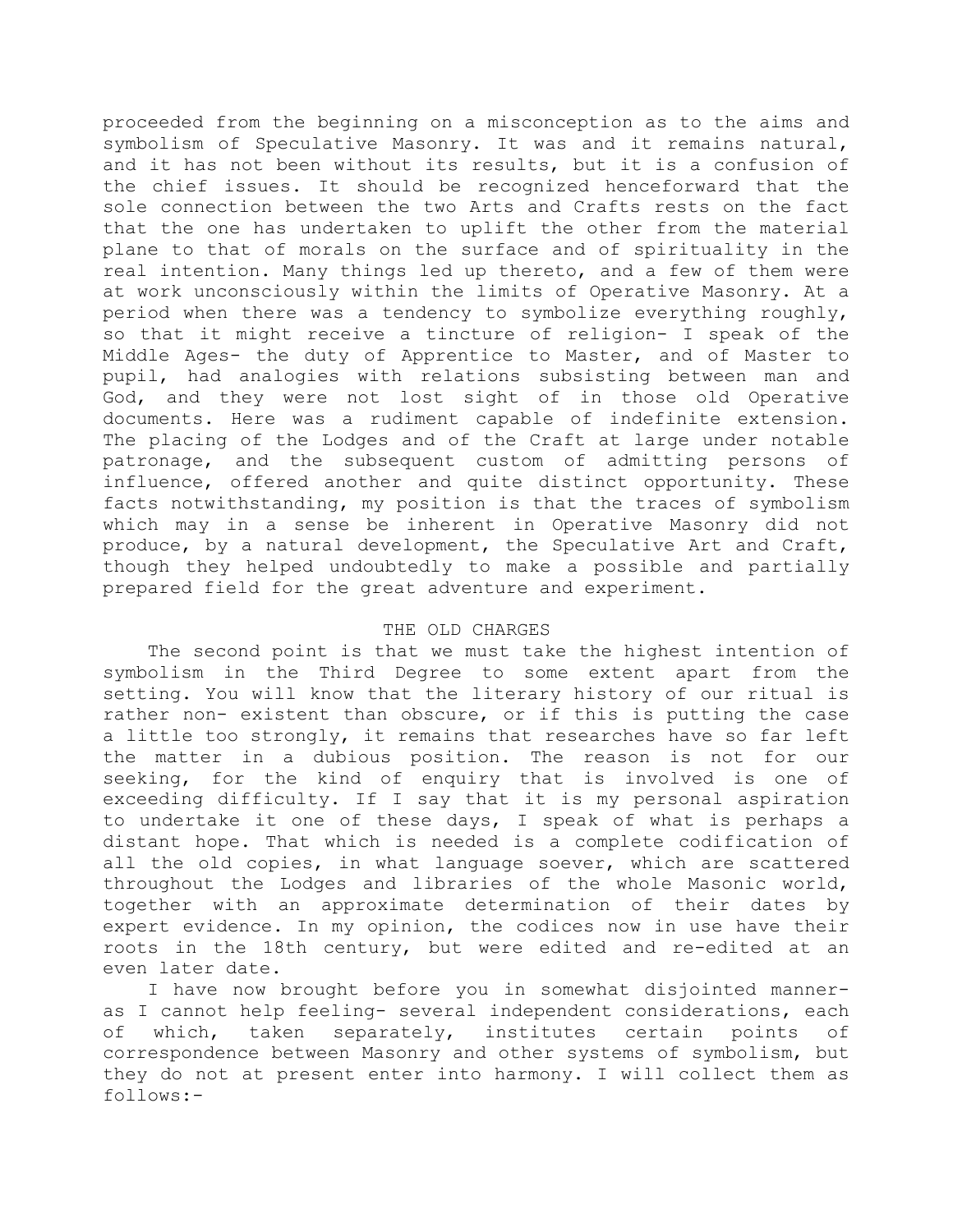(1) Masonry has for its object, under one aspect, the building of the Candidate as a house or temple of life. Degrees outside the Craft aspire to this building as a living stone in a spiritual temple, meet for God's service.

 (2) Masonry presents also a symbolical sequence, but in a somewhat crude manner, of Birth, Life, Death and Resurrection, which other systems indicate as a mystery of experience.

 (3) Masonry, in fine, represents the whole body of its Adepti as in search of something that has been lost, and it tells us how and with whom that loss came about.

 These are separate and independent lines of symbolism, though, as indicated already, they are interlinked by the fact of their incorporation in Craft Masonry, considered as a unified system. But the truth is that between the spiritual building of the First Degree and the Legend of Solomon's Temple there is so little essential correspondence that the one was never intended to lead up to the other. The symbolism of the Entered Apprentice Degree is of the simplest and most obvious kind; it is also personal and individualistic. That of the Master Degree is complex and remote in its significance; it is, moreover, an universal mythos. I have met with some searchers of the mysteries who seem prepared to call it cosmic, but I must not carry you so far as this speculation would lead us, and I do not hold a brief for its defense. I am satisfied in my own mind that the Third Degree has been grafted on the others and does not belong to them. There has been no real attempt to weld them, but they have been drawn into some kind of working sequence by the Exhortation which the Worshipful Master recites prior to the dramatic scene in the last Master Degree. To these must be added some remarks to the Candidate immediately after the Raising. The Legend is reduced therein to the uttermost extent possible in respect of its meaning, though it is possible that this has been done of set purpose.

# LIVING STONES

 It will be seen that the three aspects enumerated above fall under two heads in their final analysis, the first representing a series of practical counsels, thinly allegorised upon in terms of symbolical architecture. The Candidate is instructed to work towards his own perfection under the light of Masonry. There is no mystery, no concealment whatever, and it calls for no research in respect of its source. Its analogies and replicas are everywhere, more especially in religious systems. It is a reflection of the Pauline doctrine that man is or may become a temple of the Holy Spirit. But it should be observed in this connection that there is a rather important though confusing mixture of images in the address of the Worshipful Master to the Candidate, after the latter has been invested and brought to the East. It is pointed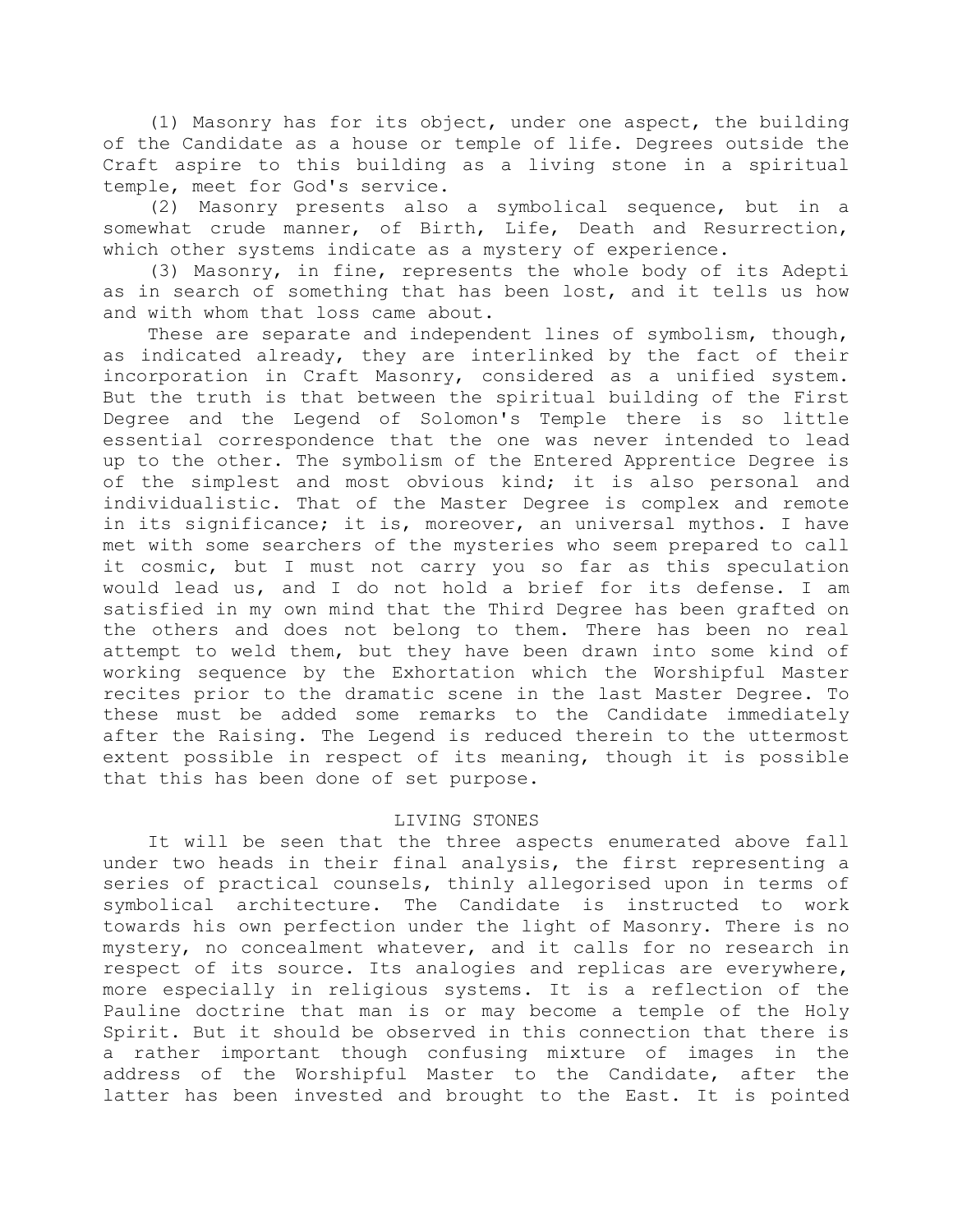out to him that he represents the cornerstone of a building- as it might be, the whole Masonic edifice- but he is immediately counselled to raise a superstructure from the foundation of that corner-stone- thus reversing the image. That of the corner- stone is like an externalization in dramatic form of an old Rosicrucian maxim belonging to the year 1629:- "Be ye transmuted from dead stones into living, philosophical stones."

 From my point of view, it is the more important side of the symbolism; it is as if the great Masonic edifice were to be raised on each Candidate; and if every Neophyte shaped his future course both in and out of Masonry, as though this were the case actually, I feel that the Royal Art would be other than it now is and that our individual lives would differ.

### PART III

RECURRING to the Legend of the Third Degree, the pivot upon which it revolves is the existence of a building secret, represented as a Master-Word, which the Builder died to preserve. Owing to his untimely death, the Word was lost, and it has always been recognized in Masonry that the Temple, unfinished at the moment of the untoward event, remained with its operations suspended and was completed later on by those who obviously did not possess the Word or key. The tradition has descended to us and, as I have said, we are still on the quest.

 Now what does all this mean? We have no concern at the present day, except in archaeology and history, with King Solomon's Temple. What is meant by this Temple and what is the Lost Word? These things have a meaning, or our system is stultified. Well, here are burning questions, and the only direction in which we can look for an answer is that which is their source. As to this, we must remember that the Legend of the Master Degree is a Legend of Israel, under the aegis of the Old Covenant, and though it has no warrants in the Holy Writ which constitutes the Old Testament, it is not antecedently improbable that something to our purpose may be found elsewhere in the literature of Jewry.

#### THE KABALAH

 I do not of course mean that we shall meet with the Legend itself; it would be interesting if we did but not per se helpful, apart from explanation. I believe in my heart that I have found what is much more important, and this is the root-matter of that which is shadowed forth in the Legend, as regards the meaning of the Temple and the search for the Lost Word. There are certain great texts which are known to scholars under the generic name of Kabalah, a Hebrew word meaning reception, or doctrinal teaching passed on from one to another by verbal communication. According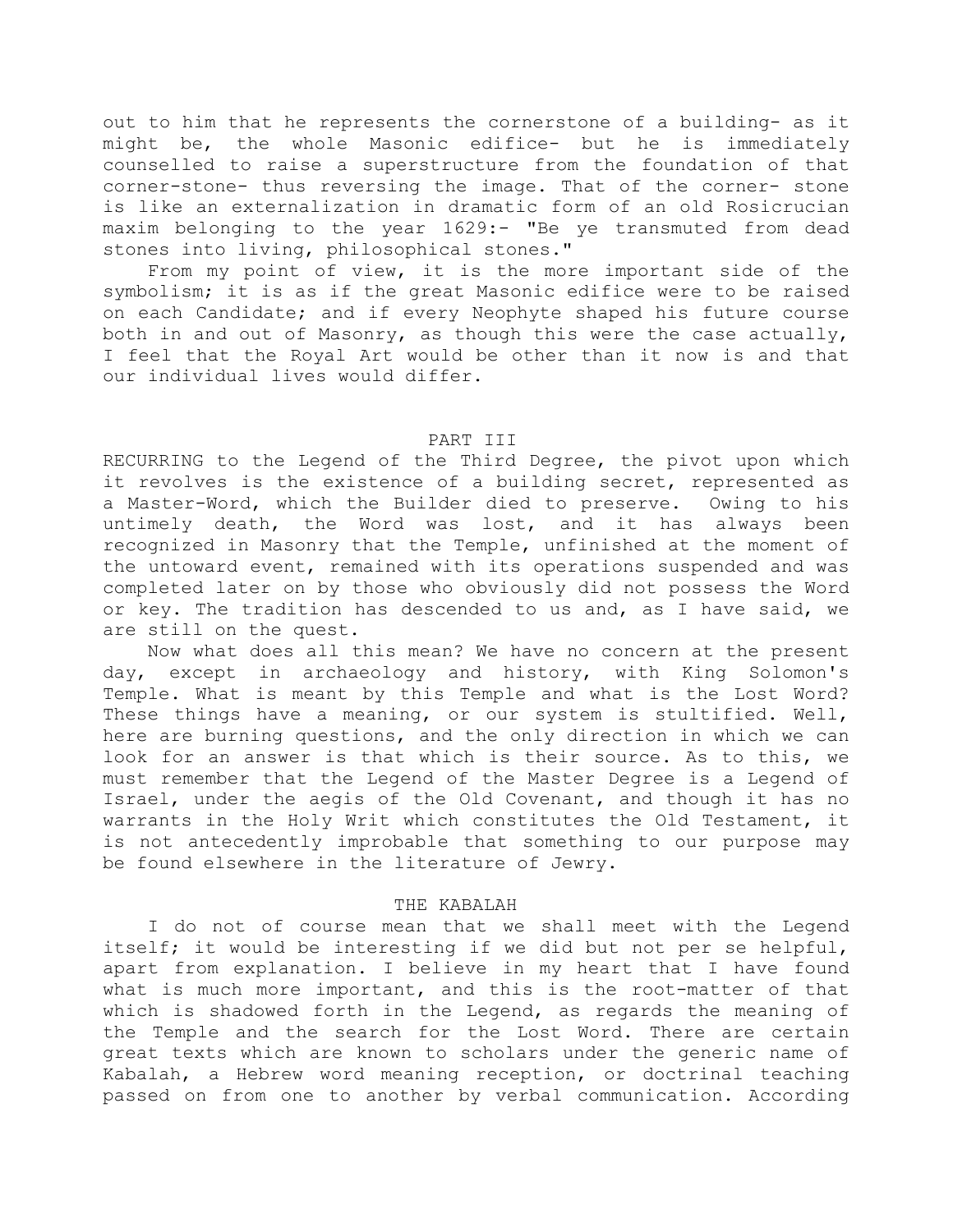to its own hypothesis, it entered into written records during the Christian era, but hostile criticism has been disposed to represent it as invented at the period when it was written. The question does not signify for our purpose, as the closing of the 13th century is the latest date that the most drastic view- now generally abandoned- has proposed for the most important text.

We find therein after what manner, according to mystic Israel, Solomon's Temple was spiritualized; we find deep meanings attached to the two pillars J. and B.; we find how the word was lost and under what circumstances the chosen people were to look for its recovery. It is an expectation for Jewish theosophy, as it is for the Craft Mason. It was lost owing to an untoward event, and although the time and circumstances of its recovery have been calculated in certain texts of the Kabalah, there has been something wrong with the methods. The keepers of the tradition died with their faces toward Jerusalem, looking for that time; but for Jewry at large the question has passed from the field of view, much as the quest is continued by us in virtue of a ceremonial formula but cannot be said to mean anything for those who undertake and pursue it. It was lost owing to the unworthiness of Israel, and the destruction of the First Temple was one consequence thereof. By the waters of Babylon, in their exile, the Jews are said to have remembered Zion, but the word did not come back into their hearts; and when Divine Providence inspired Cyrus to bring about the building of the Second Temple and the return of Israel into their own land, they went back empty of all, recollection in this respect.

### THE DIVINE NAME

 I am putting things in a summary fashion that are scattered up and down the vast text with which I am dealing- that is to say, **Sepher Ha Zohar,** The Book of Splendor. The word to which reference is made is the Divine Name out of the consonants of which, **He, Vau, He, Yod,** we have formed Jehovah, or more accurately Yahve. When Israel fell into a state which is termed impenitence it is said in the Zoharic Symbolism that the **Vau** and the **He** final were separated. The name was dismembered, and this is the first sense of loss which is registered concerning it. The second is that it has no proper vowel points, those of the Name **Elohim** being substituted, or alternatively the Name Adonai. It is said, for example: "My Name is written **YHVH** and read **Adonai.**" The epoch of restoration and completion is called, almost indifferently, that of resurrection, the world to come, and the advent of the Messiah. In such day the present imperfect separation between the letters will be put an end to, once and forever. If it be asked: What is the connection between the loss and dismemberment which befell the Divine Name Jehovah and the Lost Word in Masonry, I cannot answer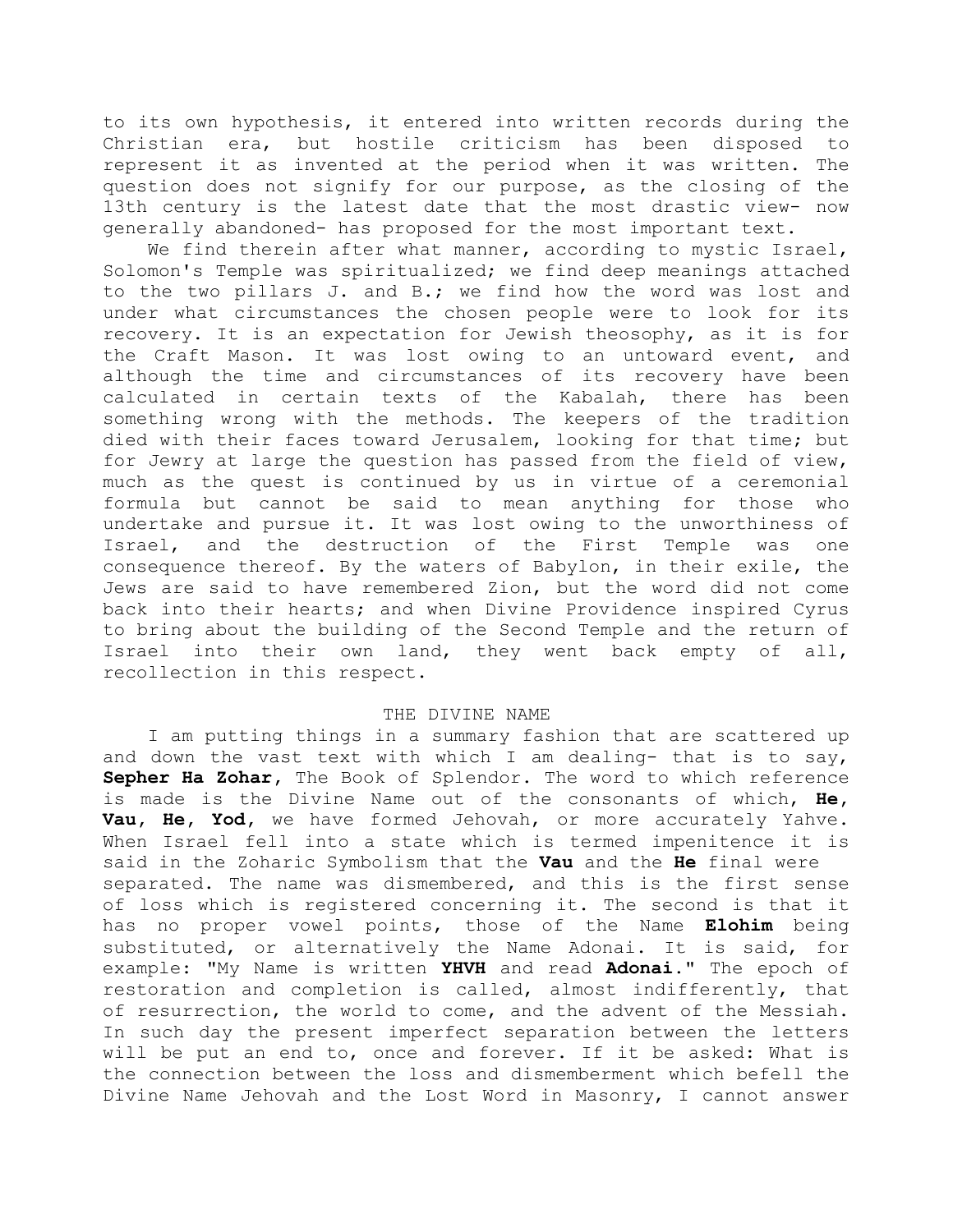too plainly; but every Royal Arch Mason knows that which is communicated to him in that Supreme Degree, and in the light of the present explanation he will see that the "great" and "incomprehensible" thing so imparted comes to him from the Secret Tradition of Israel.

 It is also to this Kabalistic source, rather than to the variant accounts in the first book of Kings and in Chronicles, that we must have recourse for the important Masonic Symbolism concerning the Pillars J. and B. There is very little in Holy Scripture which would justify a choice of these objects as particular representatives of our art of building spiritualized. But in later Kabalism, in the texts called "The Garden of Pomegranates" and in "The Gates of Light," there is a very full and complicated explanation of the strength which is attributed to B., the left-hand Pillar, and of that which is established in and by the right-hand Pillar, called J.

#### THE TEMPLE

 As regards the Temple itself, I have explained at length elsewhere after what manner it is spiritualized in various Kabalistic and semi- Kabalistic texts, so that it appears ever as "the proportion of the height, the proportion of the depth, and the lateral proportions" of the created universe, and again as a part of the transcendental mystery of law which is at the root of the secret tradition in Israel. This is outside our subject, not indeed by its nature but owing to limitations of opportunity. I will say only that it offers another aspect of a fatal loss in Israel and the world- which is commented on in the tradition. That which the Temple symbolized above all things was, however, a House of Doctrine, and as on the one hand the Zohar shows us how a loss and substitution were perpetuated through centuries, owing to the idolatry of Israel at the foot of Mount Horeb in the wilderness of Sinai, and illustrated by the breaking of the Tables of Stone on which the Law was inscribed; so does Speculative Masonry intimate that the Holy House, which was planned and begun after one manner, was completed after another and a word of death was substituted for a word of life.

#### THE BUILDER

 I shall not need to tell you that beneath such veils of allegory and amidst such illustrations of symbolism, the Master-Builder signifies a principle and not a person, historical or otherwise. He signifies indeed more than a single principle, for in the world of mystic intimations through which we are now moving, the question, "Who is the Master?" would be answered by many voices. But generically, he is the imputed life of the Secret-Doctrine which lay beyond the letter of the Written Law,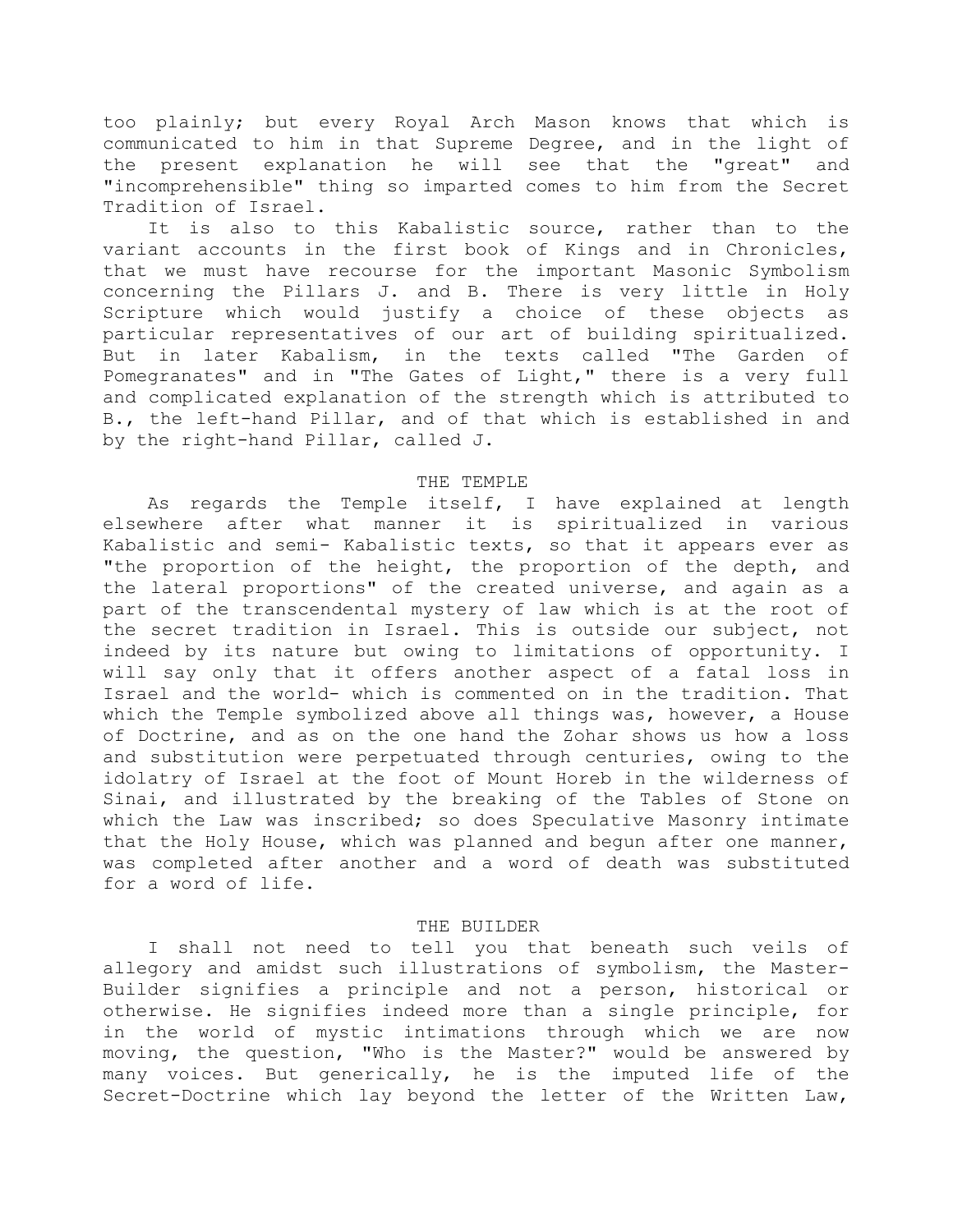which "the stiff-necked and disobedient" of the patriarchal, sacerdotal and prophetical dispensations contrived to destroy. According to the Secret Tradition of Israel, the whole creation was established for the manifestation of this life, which became manifested actually in its dual aspect when the spiritual Eve was drawn from the side of the spiritual Adam and placed over against him, in the condition of face to face. The intent of creation was made void in the event which is called the Fall of Man, though the particular expression is unknown in Scripture. By the hypothesis, the "fatal consequences" which followed would have reached their time on Mount Sinai, but the Israelites, when left to themselves in the wilderness, "sat down to eat and rose up to play." That which is concealed in the evasion of the last words corresponds to the state of Eve in Paradise, when, she had become infected by the serpent.

 To sum up as regards the sources, the Lost Word in Masonry is derived from a Kabalistic thesis of imperfection in the Divine Name Jehovah, by which the true pronunciation- that is to say, the true meaning- is lost. It was the life of the House of Doctrine, represented by the Temple planned of old in Israel. The Master-Builder is the Spirit, Secret or Life of the Doctrine; and it is the quest of this that every Mason takes upon himself in the ceremony of the Third Degree, so that the House, which in the words of another Masonic Degree, is now, for want of territory, built only in the heart, "a superstructure perfect in its parts and honorable to the builder."

### CRAFT MASONRY

 But if these are the sources of Craft Masonry, taken at its culmination in the Sublime Degree, what manner of people were those who grafted so strange a speculation and symbolism on the Operative procedure of a building-Guild? The answer is that all about that period which represents what is called the transition, or during the 16th and 17th centuries, the Latin-writing Scholars were animated with zeal for the exposition of the tradition in Israel, with the result that many memorable and even great books were produced on the subject. Among those scholars were many great names, and they provided the materials ready to the hands of the symbolists. What purpose had the latter in view? The answer is that in Germany, Italy, France and England, the Zeal for Kabalistic literature among the Latin-writing scholars had not merely a scholastic basis. They believed that the texts of the Secret Tradition showed plainly, out of the mouth of Israel itself, that the Messiah had come. This is the first fact. The second I have mentioned already, namely, that although, the central event of the Third Degree is the Candidate's Raising, it is not said in the Legend that the Master-Builder rose, thus